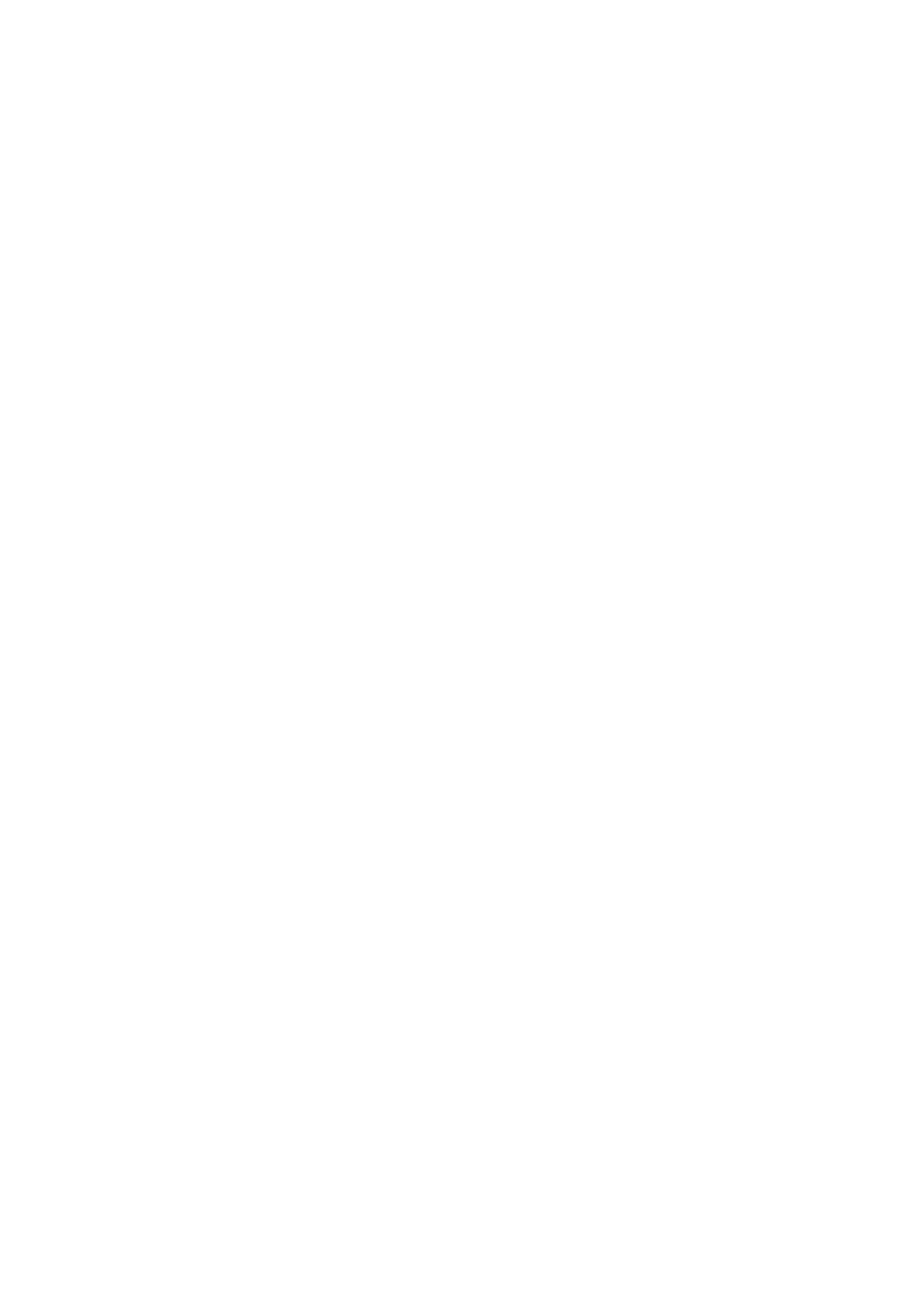

### Introduction

#### Welcome to 190 Strand.

Your new home is served by a low carbon heating and comfort cooling network which is Your new home is served by a low carbon heating and comfort cooling network which is generated in a communal plant room. Your heat and comfort cooling system is robust, reliable and controllable. You can control the heat and cooling level through your thermostat and heating/cooling controls in the same way as if you had an individual gas boiler in your property. Your hot water is provided on demand and you only pay for what you use.



purposes.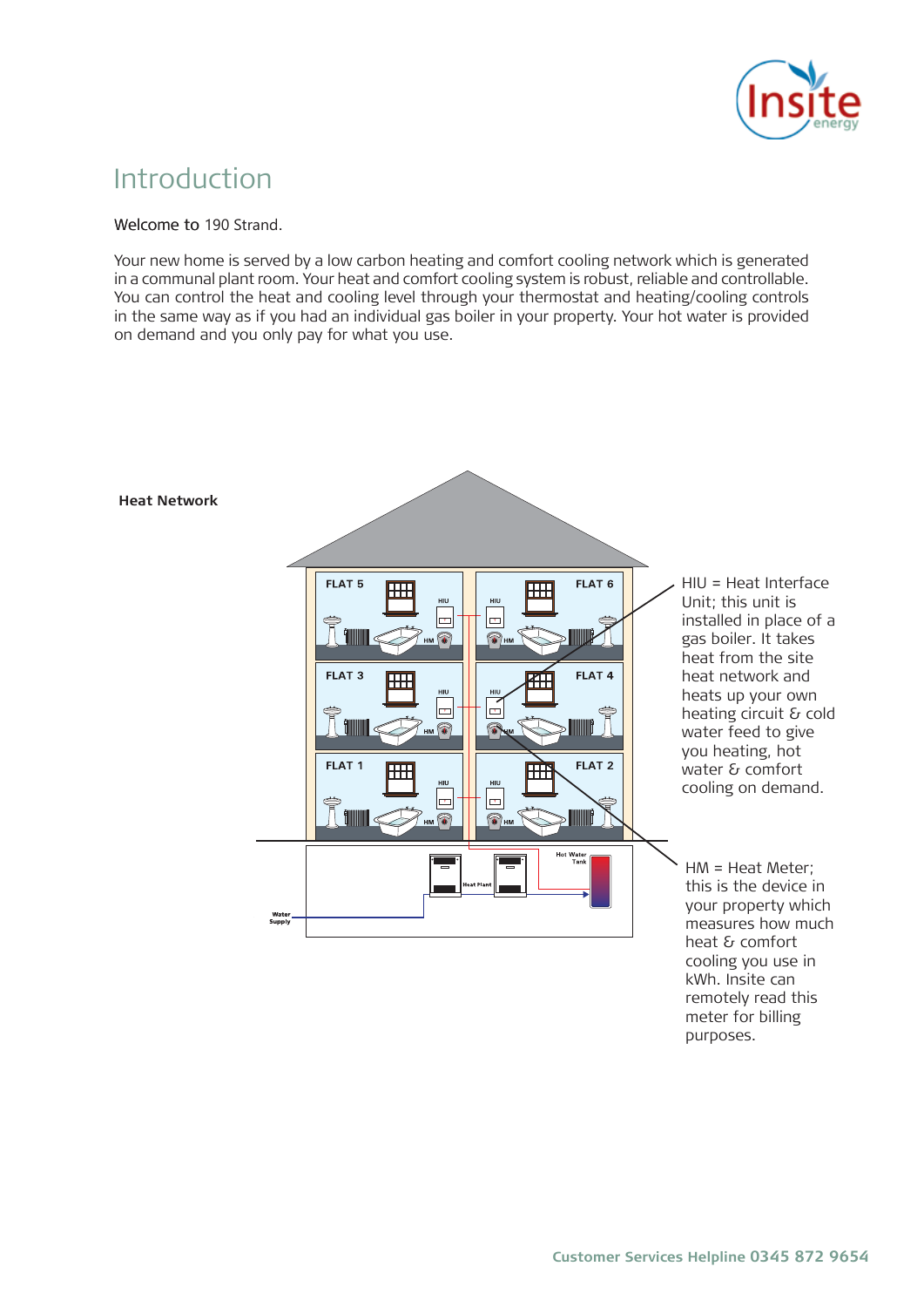

### What is a Heat Network?

Rather than have an individual gas boiler in every home, a heat network uses a centralised Rather than have an individual gas boiler in every home, a heat network uses a centralised communal boiler/communal cooling plant to provide heat and cooling for a whole development communal boiler/communal cooling plant to provide heat and cooling for a whole development or for several homes in a development.

The centralised boiler/communal cooling plant is located in a basement. Your heat supplier SES Manager Ltd & SES Nominee Ltd, manages the bulk energy supply to the plant room at your development. The communal boiler/communal cooling plant turns the energy into hot water and pumps it via an infrastructure of pipes around your development, passing through a heat and pumps it via an infrastructure of pipes around your development, passing through a heat exchanger or HIU (Hydraulic Interface Unit) in each property.

This heat exchanger or HIU (Hydraulic Interface Unit) brings the heating and hot water into your This heat exchanger or HIU (Hydraulic Interface Unit) brings the heating and hot water into your home.

The amount you pay for your heat and cooling will depend on the amount you use. You will also be charged a daily standing charge which is a fixed charge per day for your connection to the heat network. This daily standing charge is payable regardless of whether you consume any heat or cooling, as per a direct connection to an energy supplier. home.<br>The amount you pay for your heat and cooling will depend on the amount you use. You will also<br>be charged a daily standing charge which is a fixed charge per day for your connection to the heat

Insite are the appointed metering and billing agent for Savoy House. Remote actual readings are downloaded from your heat and cooling meters every month. We then send monthly bills to your home for your actual heat and cooling consumption, using the remote readings, plus a daily standing charge which is a fixed charge per day for your connection to the heat/cooling network. If at any time meter readings, Insite will send you a bill based on estimated reads.

are calculated and when they are updated in the "Understanding Your Heat/Cooling Charges" information guide, contained within your living guide. You can find out more about how your heat and cooling tariffs and daily standing charges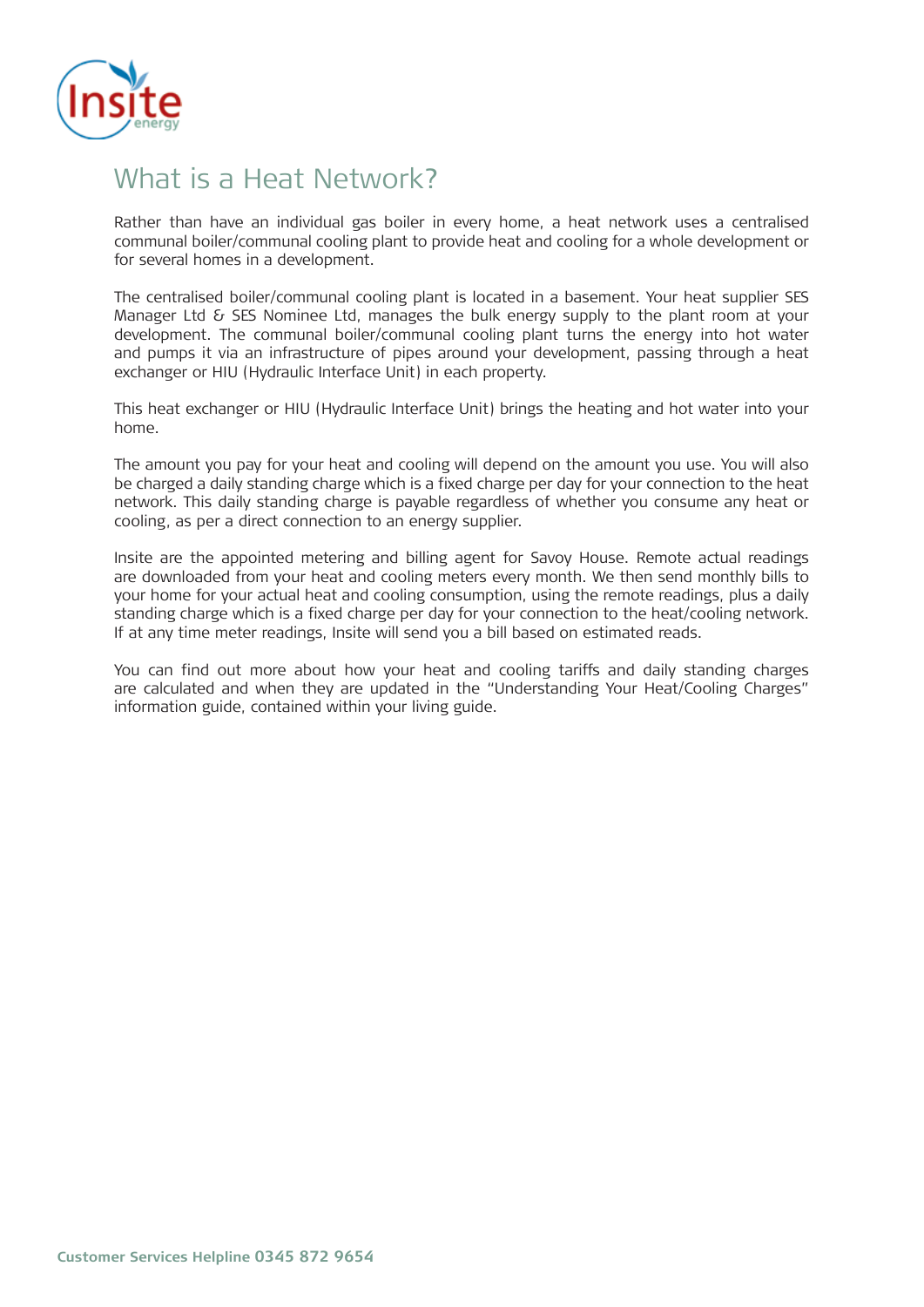

### Insite and You

Insite is a metering and billing agent for many heat and cooling network suppliers around the Insite is a metering and billing agent for many heat and cooling network suppliers around the UK.

We don't supply the energy used to provide the heat or cooling, nor do we install or maintain the heat/cooling network at your development or for your home.

We do not **supply** nor maintain:

- $\bullet$  Heating used to provide the heat or cooling, nor do we install or maintain  $\bullet$ • Heating
- the heat/cooling network at your development or for your home. • Comfort Cooling
	- Hot water
	- Electricity
	- Gas
	- Cold water

These are other things that Insite cannot help with:

- Rent
- Maintenance of communal areas and gardens
- $T_{\rm eff}$  supplies of these utilities are arranged and paid for by SES Nominee Ltd. They own and paid  $T_{\rm eff}$  own and paid for by SES Nominee Ltd. They own and paid  $T_{\rm eff}$ • Council Tax
	- TV License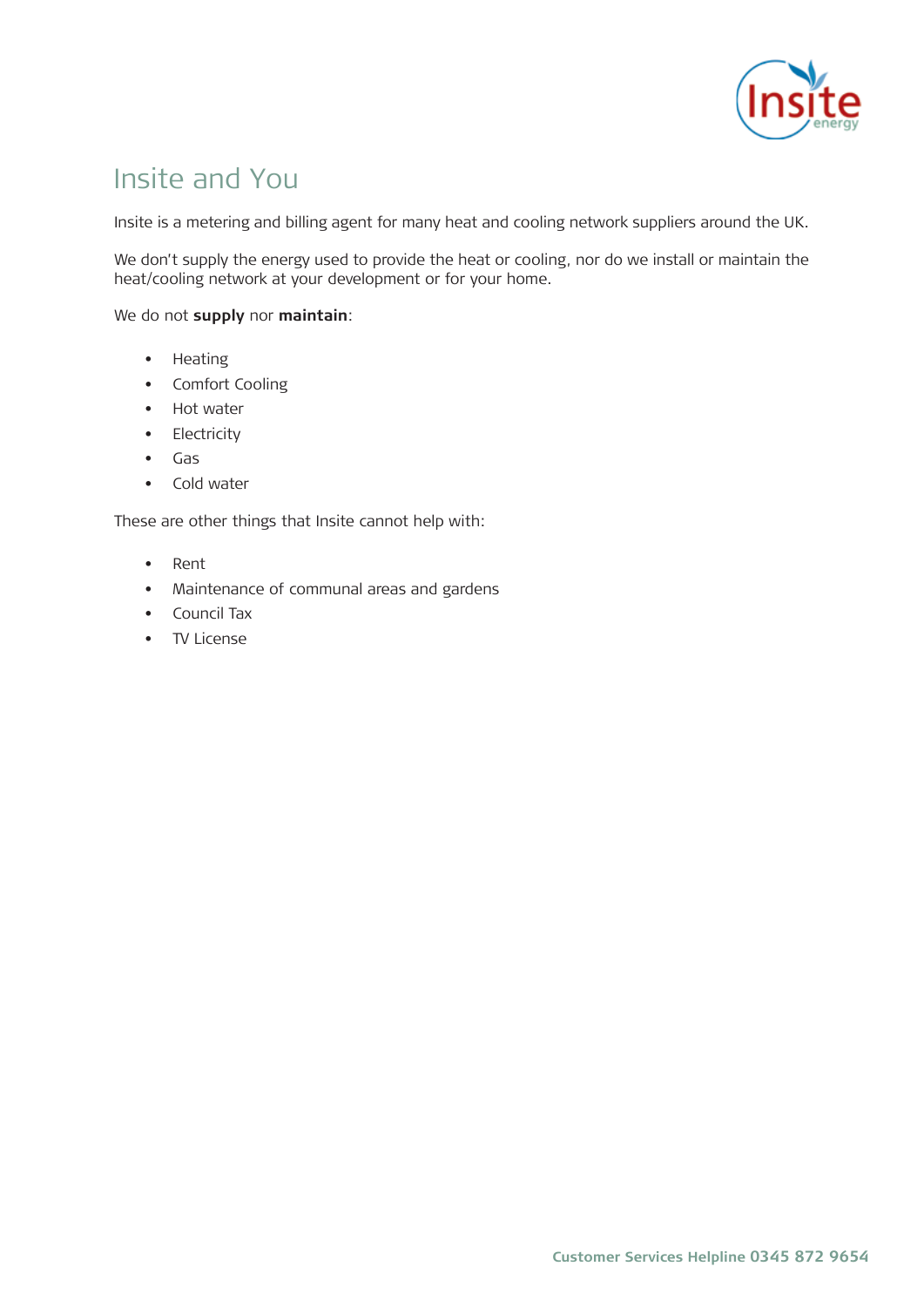

# Useful contacts:

Any faults with the equipment to be reported to the Concierge.

# Contacting us

If you have a query regarding your bill or your payments, are moving into or out of the property<br>or if you have any other issue relating to paying for your heat or comfort cooling you can call our If you have a query regarding your bill or your payments, are moving into or out of the property If you have a query regarding your bill or your payments, are moving into or out of the property Customer Service helpline on 0345 872 9654.

Our opening hours are 0900-1700, Monday to Friday. Customer Service helpline on 0345 872 9654.

 $\blacksquare$ You can also email us at customerservice@insite-energy.co.uk. Your email will be read during office hours.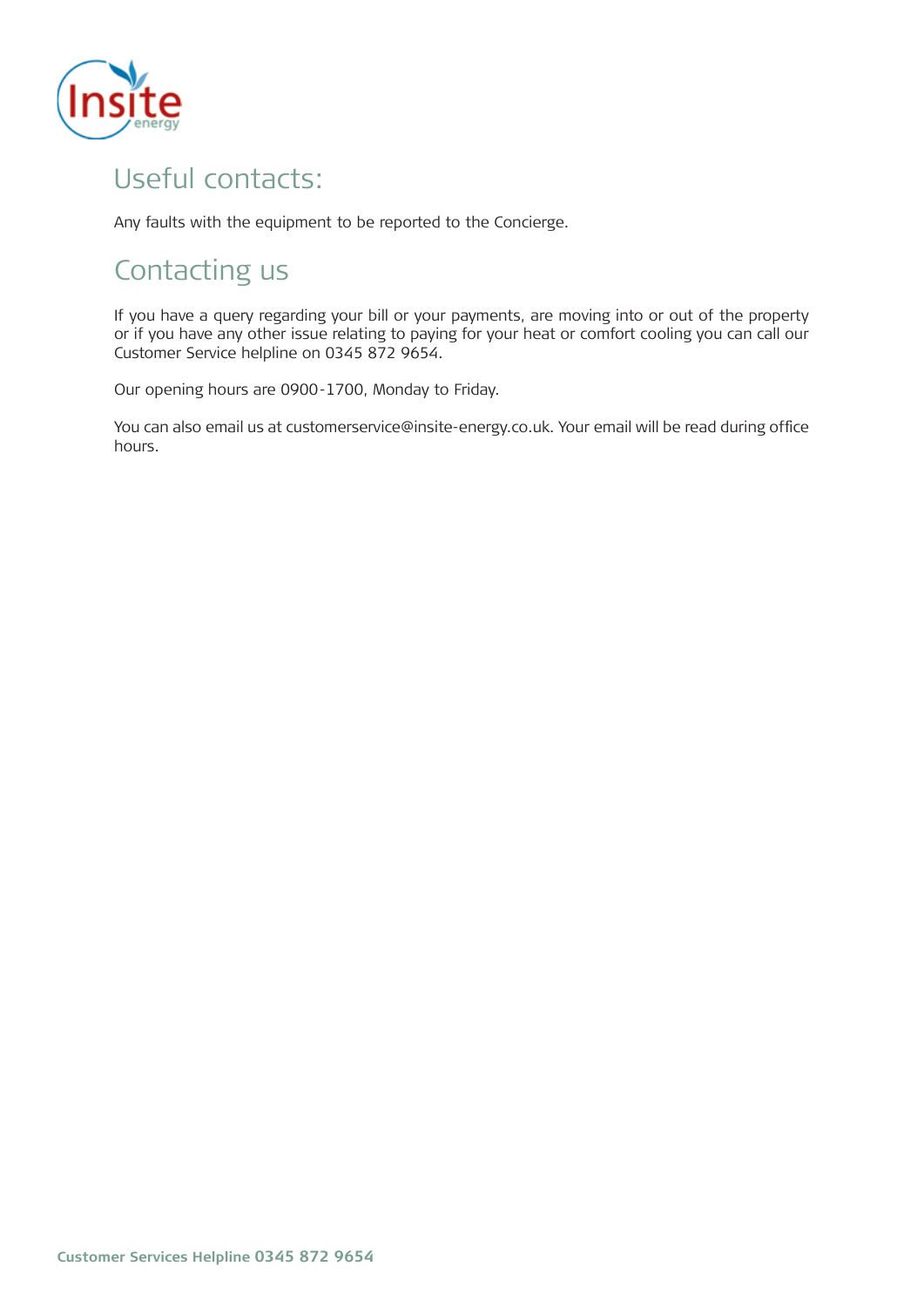

# What to do if you have a fault with your heating

SES Manager Ltd & SES Nominee Ltd owns your heat and cooling network. Rendall & Rittner are the appointed agents to operate it. If you have a problem with your heat or comfort cooling, please call St Edwards Customer Service within the first two years, thereafter concierge on 0207 240 7688. Insite can only help you with billing and payment issues.

### These tips might help:  $1.1.$  Check that you that you heat and components are set properly so that you that you that you that you that you that you that you that you that you that you that you that you that you that you that you that you that y These tips might help:

- 1. Check that your heat and comfort cooling controls are set properly so that your controls 2. Refer to the Residents' handbook provided by SES Nominee Ltd for further advice. are allowing heat and cooling into your home.
- 3. If your heat and comfort cooling are still not working, please call the Concierge . further advice. 2. Refer to the Residents' handbook provided by SES Manager Ltd & SES Nominee Ltd for
- 0207 240 7688. 3. If your heat and comfort cooling are still not working, please call the Concierge on

### What to do if you are moving out  $\sim$  You should check you. You show final meter reading where  $\sim$

If you are moving out of your home, you must ensure that you inform Insite, so that a final bill can that you are morning out of your final meter of should that you inform more, so that a miler on can<br>be sent to you. You should check your final meter reading where possible and confirm the date that you are leaving the property. You will also be asked to provide a forwarding address so that your final bill can be sent to you.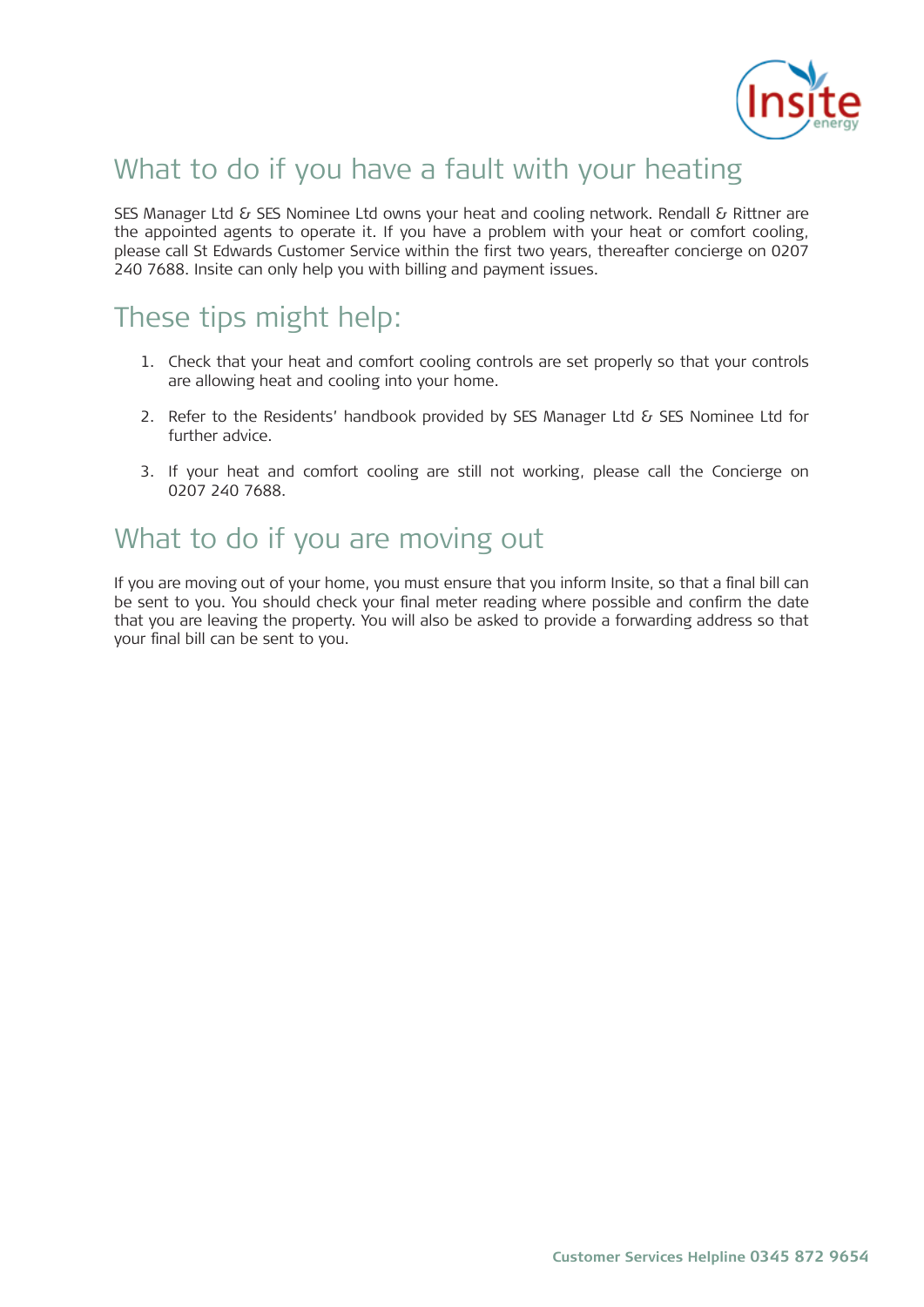

# Understanding your heat and comfort cooling bill

When a property is first occupied, your heat supplier SES Manager Ltd & SES Nominee Ltd, instructs Insite to use current fuel costs, the estimated fuel usage and how the system is expected to perform to calculate how much they should charge you for your heating, hot water and comfort cooling. This is presented as a pence per kilowatt hour (kWh) charge and is used to calculate charges, depending on how much heating, hot water and comfort cooling is used.

### **Pour current charge EXEC and components. The and components of the and components. The and components of the and components of the and components. The and components of the and components of the and components of the an**

Your daily standing charge is 30.64 pence/day Your comfort cooling tariff is 1.58 pence/KWh Your daily standing charge is 14.38 pence/day These prices include VAT. Your heat tariff is 7.14 pence/kWh

bill contains various information showing you what you have consumed, what the ch Your bill contains various information showing you what you have consumed, what the charges are and how you can make payments.

|                                                                                                                                                                                                                                                                                                                                                                                                                                              | <b>Customer Helpline:</b>                                                            | 0345 872 9654                                                                                                                                                                                                                                                                                                                                        |              |  |  |  |
|----------------------------------------------------------------------------------------------------------------------------------------------------------------------------------------------------------------------------------------------------------------------------------------------------------------------------------------------------------------------------------------------------------------------------------------------|--------------------------------------------------------------------------------------|------------------------------------------------------------------------------------------------------------------------------------------------------------------------------------------------------------------------------------------------------------------------------------------------------------------------------------------------------|--------------|--|--|--|
|                                                                                                                                                                                                                                                                                                                                                                                                                                              | Customer Account Number<br>Payment Request<br><b>Bill Period</b><br><b>Bill Date</b> | 11110001<br>135521<br>26/08/2016 - 31/10/2016<br>03/11/2016                                                                                                                                                                                                                                                                                          |              |  |  |  |
| Mr David Bloggs & Mrs Mandy Bloggs<br>56 Blank Apartments<br><b>Blank Road</b><br><b>BR1 1BR</b>                                                                                                                                                                                                                                                                                                                                             |                                                                                      |                                                                                                                                                                                                                                                                                                                                                      |              |  |  |  |
|                                                                                                                                                                                                                                                                                                                                                                                                                                              |                                                                                      | <b>Your Energy Statement</b>                                                                                                                                                                                                                                                                                                                         |              |  |  |  |
| Summary                                                                                                                                                                                                                                                                                                                                                                                                                                      |                                                                                      | £<br>$=$                                                                                                                                                                                                                                                                                                                                             |              |  |  |  |
| Previous balance<br>Payments received with thanks                                                                                                                                                                                                                                                                                                                                                                                            |                                                                                      | £                                                                                                                                                                                                                                                                                                                                                    | 0.00<br>0.00 |  |  |  |
| <b>Outstanding balance</b>                                                                                                                                                                                                                                                                                                                                                                                                                   |                                                                                      | £                                                                                                                                                                                                                                                                                                                                                    | 0.00         |  |  |  |
| <b>New Charges</b>                                                                                                                                                                                                                                                                                                                                                                                                                           |                                                                                      |                                                                                                                                                                                                                                                                                                                                                      |              |  |  |  |
| Supply of Heating & Hot Water                                                                                                                                                                                                                                                                                                                                                                                                                |                                                                                      | £                                                                                                                                                                                                                                                                                                                                                    | 50.54        |  |  |  |
| Supply of Air Conditioning                                                                                                                                                                                                                                                                                                                                                                                                                   |                                                                                      | £                                                                                                                                                                                                                                                                                                                                                    | 13.92        |  |  |  |
| <b>Standing Charge</b>                                                                                                                                                                                                                                                                                                                                                                                                                       |                                                                                      | £                                                                                                                                                                                                                                                                                                                                                    | 27.85        |  |  |  |
| VAT                                                                                                                                                                                                                                                                                                                                                                                                                                          |                                                                                      | £                                                                                                                                                                                                                                                                                                                                                    | 4.62         |  |  |  |
|                                                                                                                                                                                                                                                                                                                                                                                                                                              | TOTAL NOW DUE                                                                        | £<br>ш                                                                                                                                                                                                                                                                                                                                               | 96,93        |  |  |  |
| If you have chosen to pay by direct debit, please keep this bill for your reference only. Your<br>payment will automatically be taken on or just after 17/11/2016.<br>If you would like to pay your bill at the nearest Post Office or by using Payzone, take your bill to<br>your nearest Post Office or Payzone agent who takes 'bill payments'.<br>To make a bill payment:<br>You can pay your bill online at:<br>www.insite-energy.co.uk | Questions about your bill:                                                           | Please contact us if you have any questions or concerns about your<br>bill. If you believe you may have difficulty paying your bill then<br>please contact us immediately - we may be able to help.                                                                                                                                                  |              |  |  |  |
| customerservice@insite-energy.co.uk                                                                                                                                                                                                                                                                                                                                                                                                          |                                                                                      |                                                                                                                                                                                                                                                                                                                                                      |              |  |  |  |
| To set up a payment by Direct Debit or to change your<br>bank details, simply call us.<br>Customer Service: 03458 729645                                                                                                                                                                                                                                                                                                                     | Our commitment to you:                                                               | We are committed to providing you the highest standards of<br>customer service. Copies of our Code of Practice, which sets out our<br>full commitment to you, are available to download from our website.<br>Paper copies are also available by calling our customer service team,<br>however please do consider our environment before requesting a |              |  |  |  |
| By post:<br>Insite Energy Ltd<br>84 Long Lane<br>London<br>SE1 4AU                                                                                                                                                                                                                                                                                                                                                                           | paper copy.<br>you may have.                                                         | If for any reason you are not satisfied with our service then please<br>contact us immediately. We have a comprehensive in-house<br>complaints process which we hope will be able to solve any problems                                                                                                                                              |              |  |  |  |
| Please include your Insite Energy account numbi<br>shown in the top right hand corner of your bill.)<br>mber on all correspondence (as                                                                                                                                                                                                                                                                                                       |                                                                                      |                                                                                                                                                                                                                                                                                                                                                      |              |  |  |  |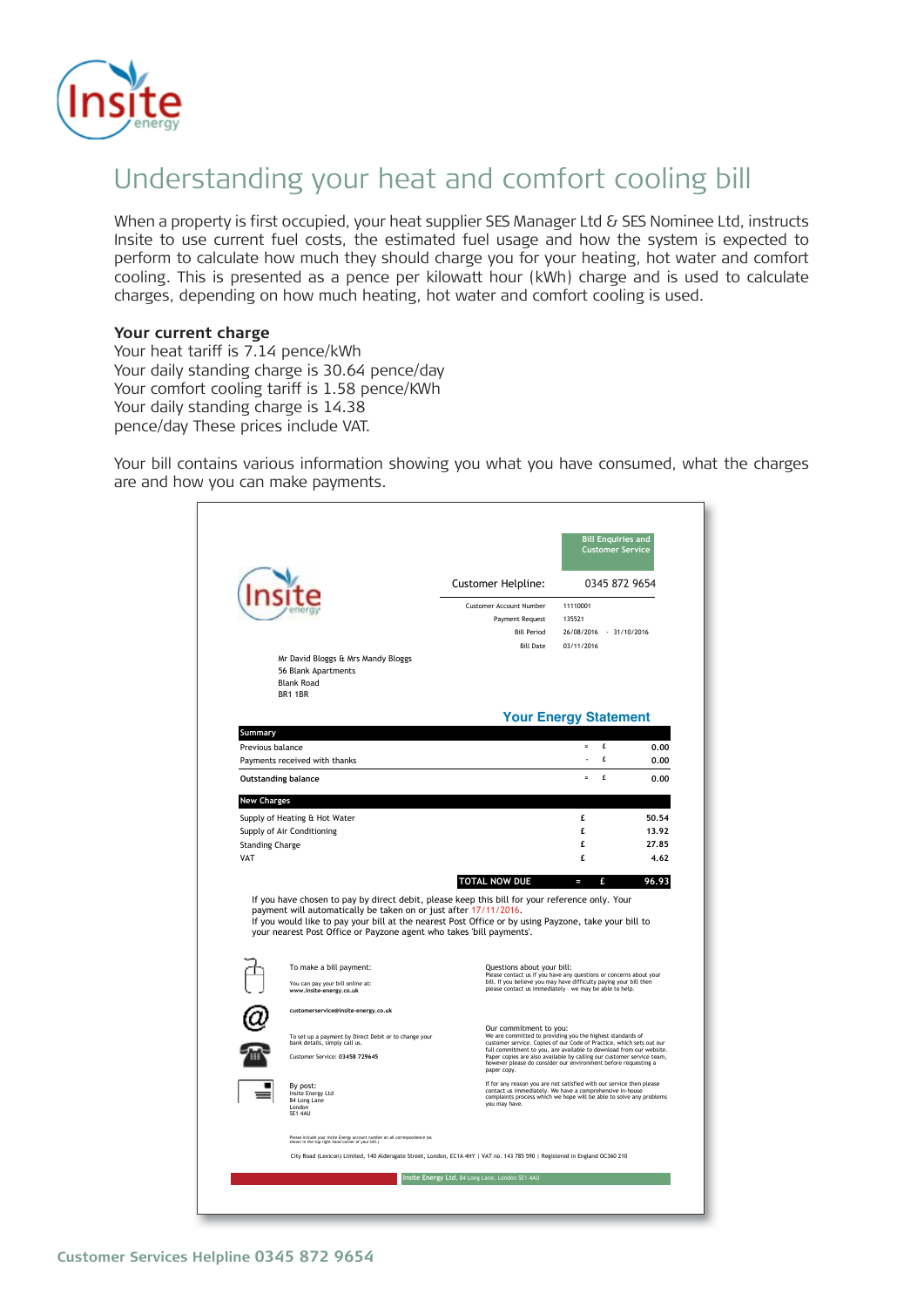

#### **'Previous balance' 'Previous balance'**

This shows you the balance brought forward from the previous month. This shows you the balance brought forward from the previous month.

#### **'Payments received with thanks' 'Payments thanks'**

This shows you the payments that Insite has received from you by the date that this new bill This shows you the payments that Insite has received from you by the date that this new bill was issued. If you made a payment after this current bill was produced, it will not show as a payment received. It will however be shown on the next bill.

#### **'Outstanding balance' 'Outstanding balance'**

This shows you what is still owed from previous bills that you have not paid. As this amount still This shows you what is still owed from previous bills that you have not paid. As this amount still needs to be paid, it is added to the total owed – shown again as 'Outstanding Balance' at the needs to be paid, it is added to the total owed – shown again as 'Outstanding Balance' at the bottom of the bill. bottom of the bill.

#### **'New Charges' 'New Charges'**

This section shows the charges for the month being billed. It is a summary of the charges shown This section shows the charges for the month being billed. It is a summary of the charges shown on the back page of the bill. on the back page of the bill.

#### **'Total Now Due' 'Total Now Due'**

This is the total amount that you must pay. It includes any balance brought forward plus the This is the total amount that you must pay. It includes any balance brought forward plus the total of your new charges for the month being billed.

#### **'Heating Charges' 'Heating Charges'**

The back page of the bill shows you what you have consumed and how you will be charged. It The back page of the bill shows you what you have consumed and how you will be charged. It shows you the period that is being billed (usually the first day of a month to the last day of a shows you the period that is being billed (usually the first day of a month to the last day of a month) and your meter identification number. month) and your meter identification number.

Your smart meter read will usually be annotated with an 'A', to illustrate that it is an actual Your smart meter read will usually be annotated with an 'A', to illustrate that it is an actual remote reading from your heat meter and is therefore an accurate record of what you have consumed.

what the pence per kwh charge is, as set by SES Manager Ltd & SES Nominee Ltd. The back page of the bill also shows you how many units of heat/cooling you have consumed and

#### **'Price Per Day Charge'**

**'Price Per Day Charge'**  This states the daily standing charge as set by SES Manager Ltd & SES Nominee Ltd, which is a fixed charge per day for your connection to the network.

### for your connection to the network. **'Total charges for Air Conditioning'**

This is the total owed by you for the period billed, including VAT. This amount is shown on the front page as 'New Charges'.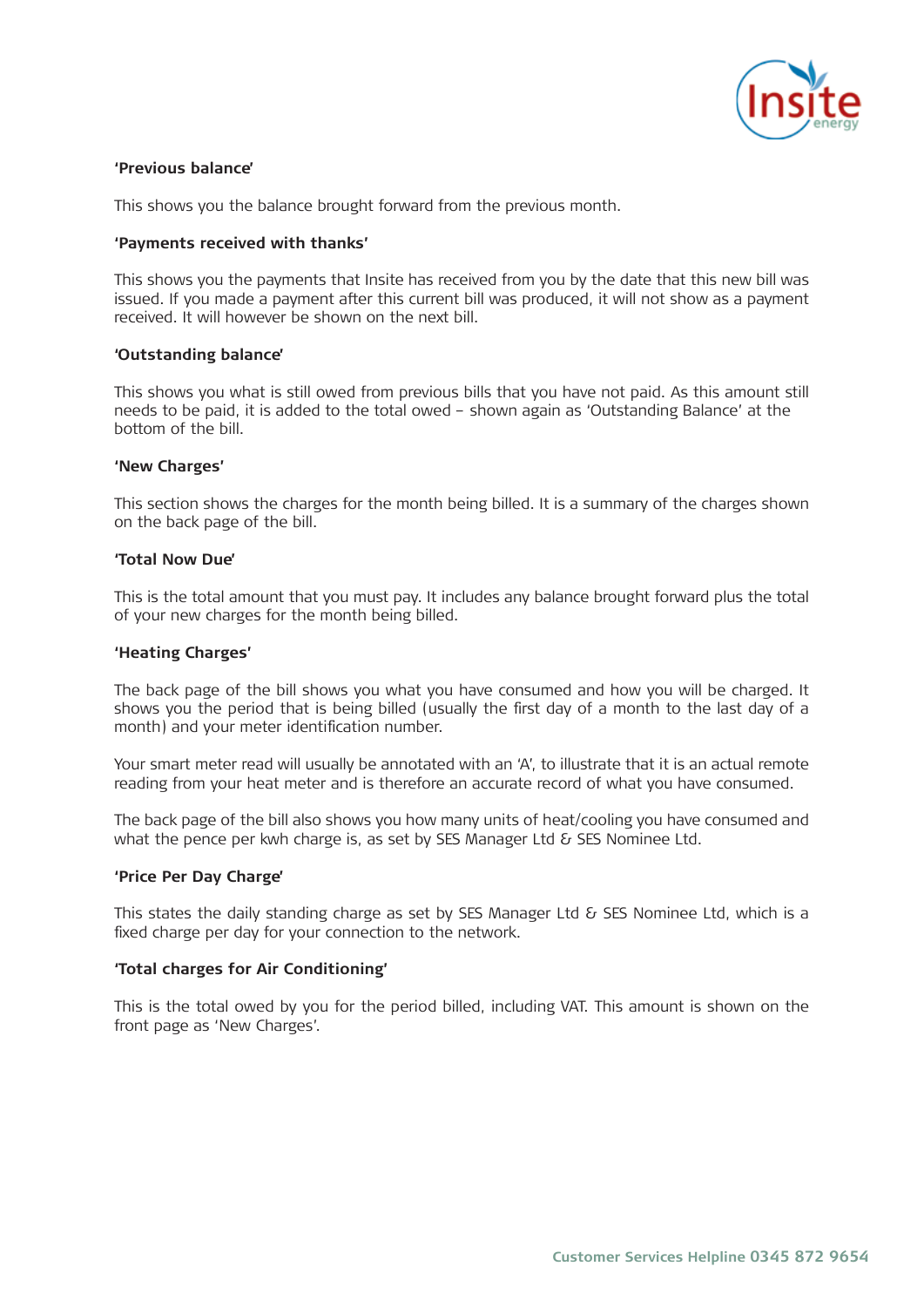

|                                                                                                                                                                                             |                      | Customer Helpline: | <b>Customer Account Number</b><br>Payment Request<br><b>Bill Period</b><br><b>Bill Date</b><br>VAT Number | 11110001<br>135521<br>03/11/2016 | 0345 872 9654<br>26/08/2016 - 31/10/2016 |                   |
|---------------------------------------------------------------------------------------------------------------------------------------------------------------------------------------------|----------------------|--------------------|-----------------------------------------------------------------------------------------------------------|----------------------------------|------------------------------------------|-------------------|
| Mr David Bloggs & Mrs Mandy Bloggs, 56 Blank Apartments, Blank Road, BR1 1BR                                                                                                                |                      |                    |                                                                                                           |                                  |                                          |                   |
| Heating Charges for period 26/08/2016 - 31/10/2016 - for Supply 51261448                                                                                                                    |                      |                    |                                                                                                           |                                  |                                          |                   |
| Period<br><b>Meter Readings</b>                                                                                                                                                             | <b>Start Read</b>    |                    |                                                                                                           | <b>End Read</b>                  |                                          | <b>Units Used</b> |
| Smart meter read<br>26/08/2016 - 31/10/2016                                                                                                                                                 | 3667.00              | A                  | 4366.00                                                                                                   | A                                |                                          | 699.00 kwh        |
| A = Actual Read<br>C = Customer Read<br>D = Deemed Read                                                                                                                                     | E = Estimated Read   |                    |                                                                                                           |                                  |                                          |                   |
| Charges                                                                                                                                                                                     |                      |                    |                                                                                                           |                                  |                                          |                   |
| Cost of Heating & Hot Water                                                                                                                                                                 | <b>Units Used</b>    |                    | Pence per kwh                                                                                             |                                  |                                          |                   |
|                                                                                                                                                                                             | 699.00 kwh           |                    | £0.0723                                                                                                   |                                  | £                                        | 50.5400           |
| Price Per Day Charge @ £0.4156                                                                                                                                                              |                      |                    |                                                                                                           |                                  | £                                        | 27.8500           |
| VAT @ 5%                                                                                                                                                                                    |                      |                    |                                                                                                           |                                  | £                                        | 3.9200            |
|                                                                                                                                                                                             |                      |                    |                                                                                                           |                                  |                                          |                   |
| Total charges for Heating & Hot Water                                                                                                                                                       |                      |                    |                                                                                                           |                                  | £                                        | 82.3100           |
| Mr David Bloggs & Mrs Mandy Bloggs, 56 Blank Apartments, Blank Road, BR1 1BR<br>Air Conditioning Charges for period 26/08/2016 - 31/10/2016 - for Supply<br><b>Meter Readings</b><br>Period | <b>Start Read</b>    |                    | <b>End Read</b>                                                                                           |                                  |                                          |                   |
| Smart meter read<br>26/08/2016 - 31/10/2016                                                                                                                                                 | 151.00               | A                  | 435.00                                                                                                    | A                                |                                          | 284.00 kwh        |
| A = Actual Read<br>C = Customer Read<br>D = Deemed Read                                                                                                                                     | $E$ = Estimated Read |                    |                                                                                                           |                                  |                                          |                   |
| Charges                                                                                                                                                                                     |                      |                    |                                                                                                           |                                  |                                          | <b>Units Used</b> |
| <b>Cost of Air Conditioning</b>                                                                                                                                                             | <b>Units Used</b>    |                    | Pence per kwh                                                                                             |                                  |                                          |                   |
|                                                                                                                                                                                             | 284.00 kwh           |                    | £0.0490                                                                                                   |                                  | £                                        | 13.9200           |
| Price Per Day Charge @ £0.1370                                                                                                                                                              |                      |                    |                                                                                                           |                                  | £                                        | 0.0000            |
| VAT @ 5%                                                                                                                                                                                    |                      |                    |                                                                                                           |                                  | £                                        | 0.7000            |
| <b>Total charges for Air Conditioning</b>                                                                                                                                                   |                      |                    |                                                                                                           |                                  | £                                        | 14.6200           |
| Total Charges for Heating & Hot Water, Cooling inc. VAT if applicable                                                                                                                       |                      |                    |                                                                                                           |                                  | £                                        | 96.93             |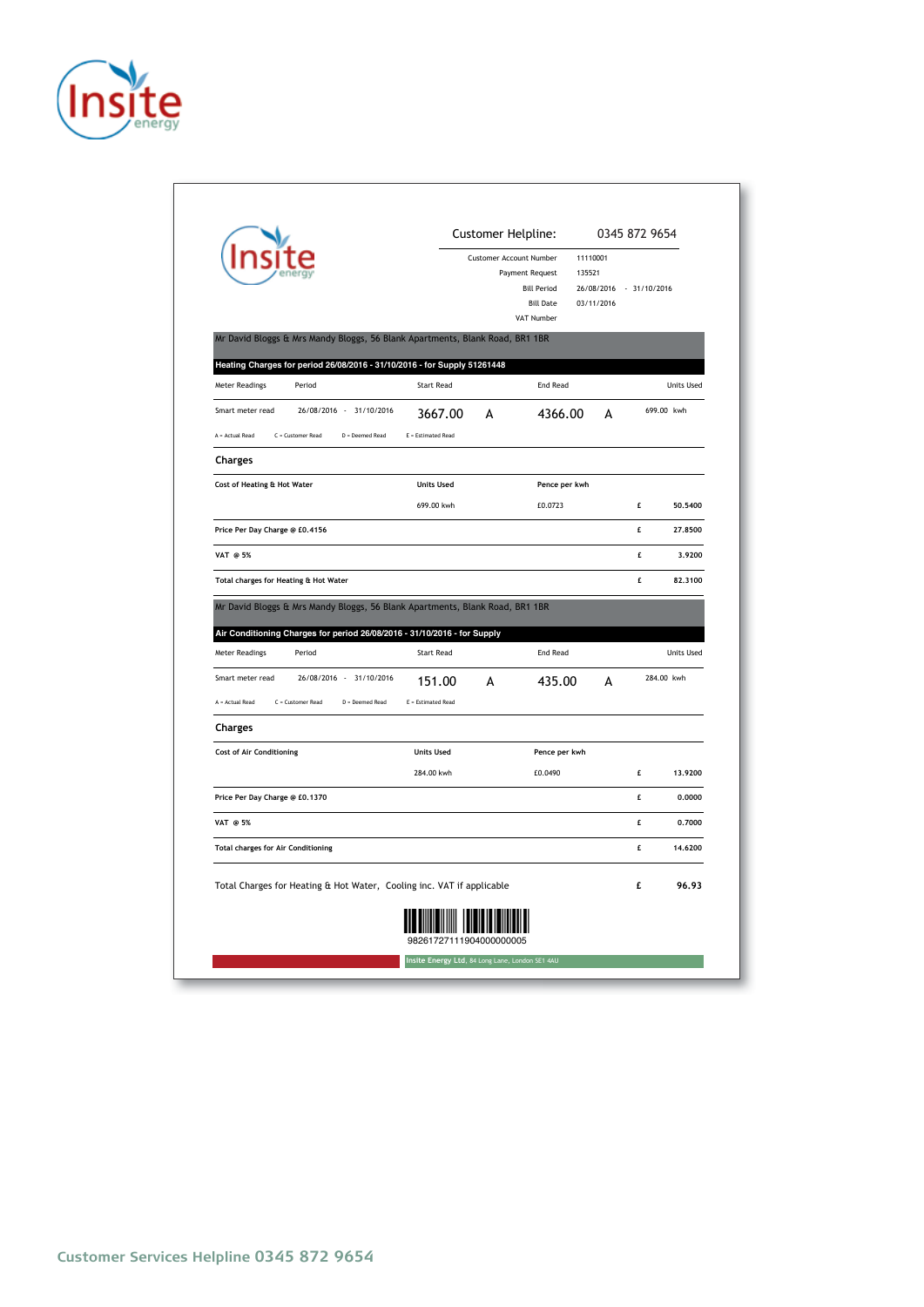

# How to pay your bill

There are a number of ways in which you can pay your bill: There are a number of ways in which you can pay your bill:

- 1. Payment by Direct Debit, where we will automatically take a payment each month of the 1. Payment by Direct Debit, where we will automatically take a payment each month of the amount owed, as shown on your bill. Please call 0345 872 9654 during the office hours amount owed, as shown on your bill. Please call 0345 872 9654 during the office hours of of 0900-1700 Monday to Friday or email customerservice@insite-energy.co.uk to request 0900-1700 Monday to Friday or email customerservice@insite-energy.co.uk to request a a Direct Debit instruction form. Direct Debit instruction form.
- 2. Payment by telephone. To pay your bill each month, please call 0345 872 9654 during 2. Payment by telephone. To pay your bill each month, please call 0345 872 9654 during the office hours of 0900-1700 Monday to Friday. Our Customer Service team can take payment from debit and credit cards.
- 3. Payment on-line. Log on to www.insite-energy.co.uk. Once you have input your customer account number (as shown on each bill), you will be linked to a secure website which will account number (as shown on each bin<sub>l</sub>), you will be linked to a secure website willen will<br>have a sument was debit or credit card take payment via debit or credit card. take payment via debit or credit card. 3. Payment on-line. Log on to www.insite-energy.co.uk. Once you have input your customer
- shop displaying the Payzone sign and they will take payment for your account, using the barcode printed on your bill. They will take payment for your account, using the payment of your account, using the payment of your account, using the payment of your account, using the payment of your account, using the p 4. Payment at any Payzone outlet which accepts bill payments. You can take your bill to any
- barcode printed on your bill. account. You will need the barcode printed on your bill. 5. Payment at any Post Office. Take your bill to any Post Office to make a payment on to your

It is important that you pay your bills promptly each month. SES Manager Ltd & SES Nominee Ltd has instructed Insite to issue demand letters to you if you do not pay.

If you are having difficulty paying your bills please contact Insite immediately. You might be eligible to set up a payment plan whereby SES Manager Ltd & SES Nominee Ltd agree that you can pay off your debt in manageable instalments over a set period by Direct Debit.

### What you can do to help us help you:

- Please have your customer account number to hand when you contact us.
	- date details for you. The same you contact use of the same you contact use of the same you contact use of the s • Please confirm your telephone number to us when you contact us so that we have upto-
	- Do not wilfully damage any part of the heat/cooling system within your property or outside your property.
	- Please ensure prompt payment of your bills.
	- Please remember that Insite has been appointed to meter and send bills for your heat and comfort cooling only. We cannot help you with any other queries.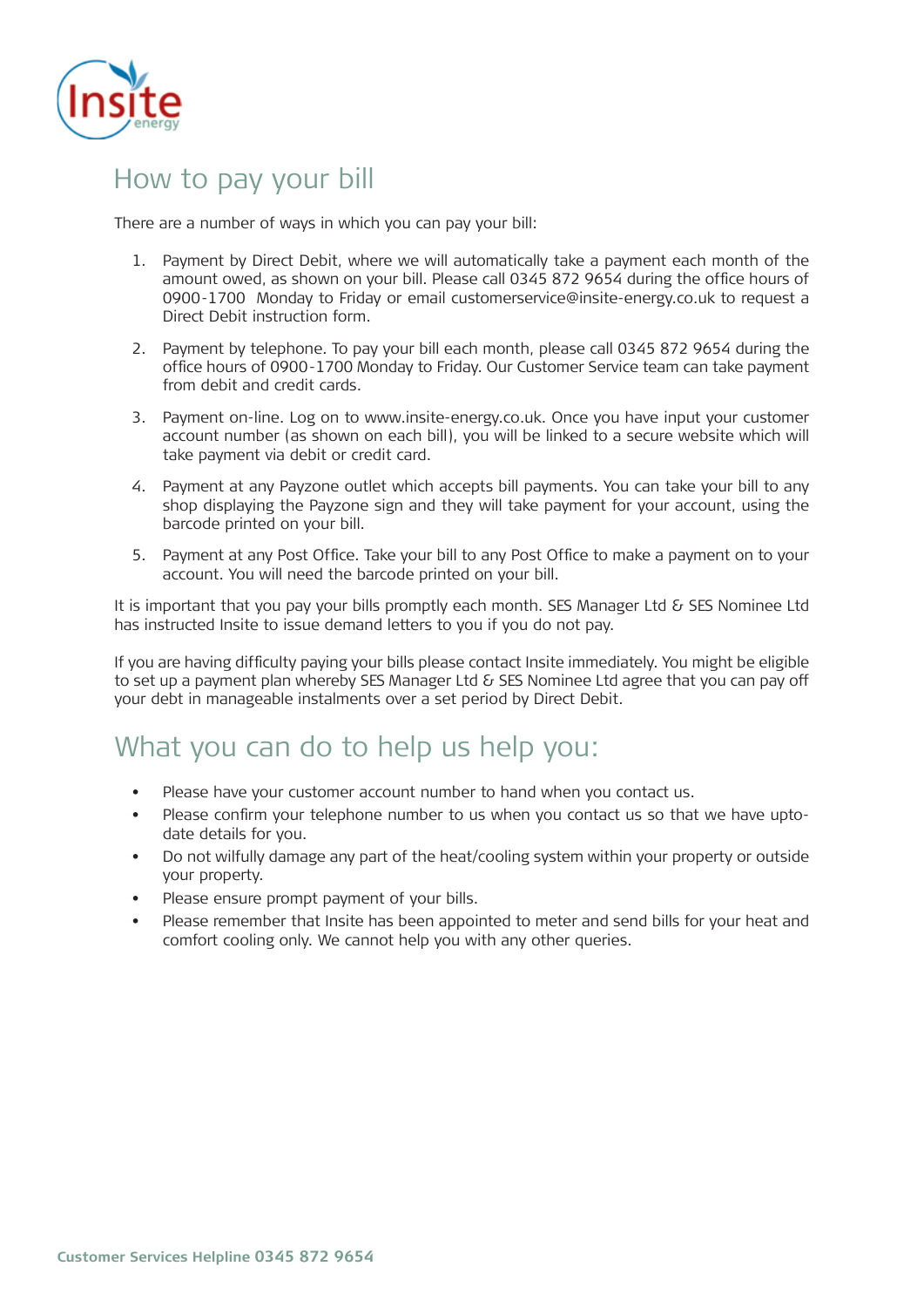

# Customers with additional needs

SES Manager Ltd & SES Nominee Ltd has provided us with the details of any residents at your development who have additional needs - such as being hard of hearing or visually impaired. Please feel free to let us know if you have additional requirements in communicating with us. We will do our best to help you.

You may wish to nominate another person, such as a carer, friend or relative to contact us on You may wish to nominate another person, such as a carer, friend or relative to contact us on your behalf about your account. Please let us know if you would like this to be set up. We will not share your account and payment details with anyone else unless you explicitly ask us to do so.

payment system or meter. We want you to be sure of the identity of the person visiting your home, therefore for your peace of mind we can quote a password whenever we visit. You can choose your own password and change it whenever you like. All our engineers have photo identification, which they wear at all times. All our engineers have photographs of the photographs of the photographs of the p Sometimes we may need to visit your home in order to carry out routine maintenance on your

# Quality of Service and Complaint Handling

Customer service is really important to us and we want to ensure that we handle any customer times so that we can constantly check and improve our performance. queries or complaints quickly and effectively. We keep a record of telephone calls and waiting

We will acknowledge your query or complaint on the same working day it is received and we will Nominee Ltd or other parties, this may take longer. aim to resolve it within ten working days. If your issue requires liaison with SES Manager Ltd & SES

Please let us know if you should want to nominate a third party to speak for you about your account.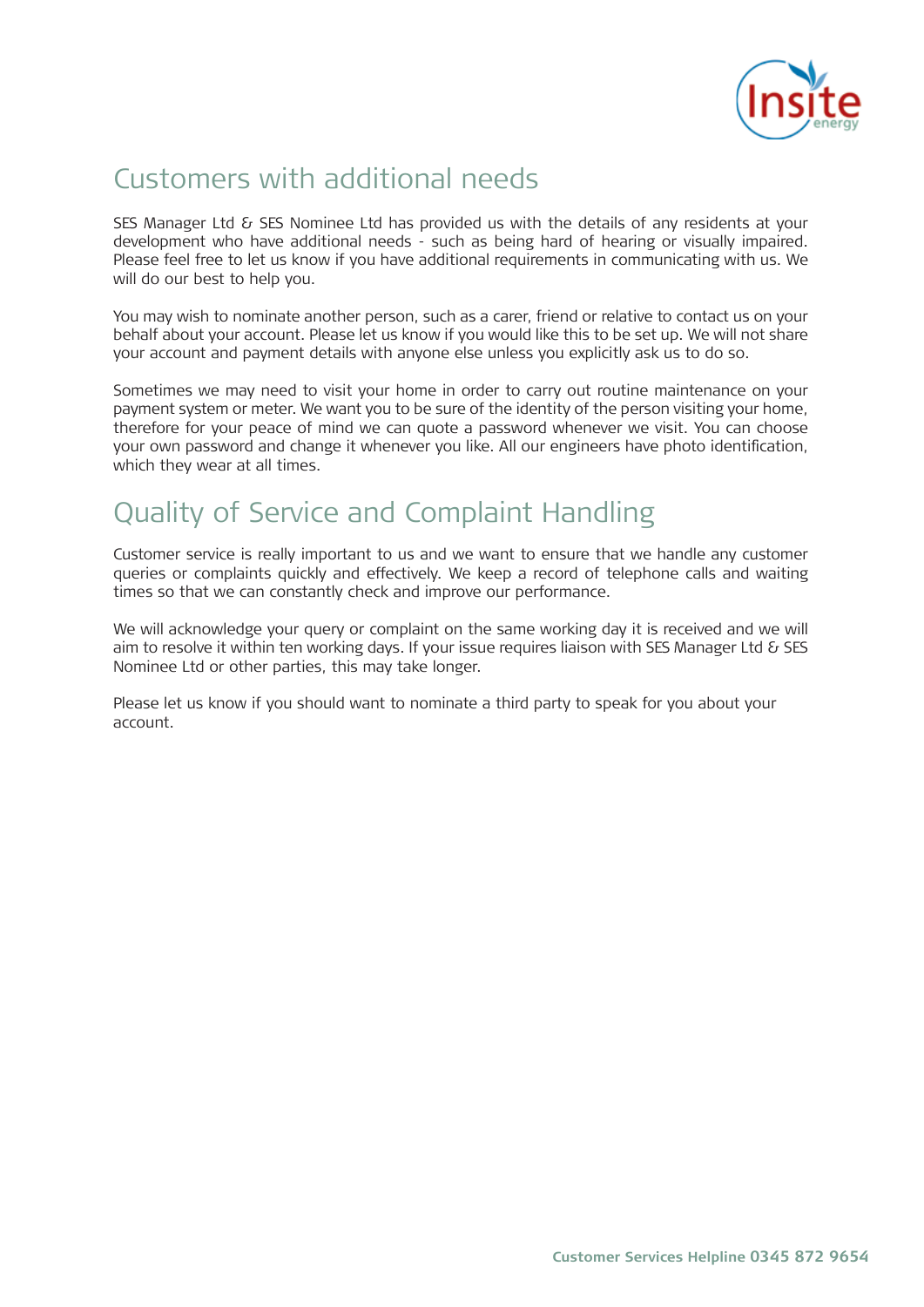



*Reference Number – Office use only* 

### **Instruction to your Bank or Building Society to pay by Direct Debit**

Please fill in the highlighted boxes in **BLOCK CAPITALS** including official use box using a black ball point pen and send to:

| Dall politic peri and serio to.                                                            |                                                                                                                                                                                                                    |
|--------------------------------------------------------------------------------------------|--------------------------------------------------------------------------------------------------------------------------------------------------------------------------------------------------------------------|
| To: Insite Energy Ltd<br>84 Long Lane<br>London                                            | <b>Originator's Identification Number</b><br>$\overline{2}$<br>5<br>8<br>9<br>$\Omega$<br>4                                                                                                                        |
| <b>SE1 2AU</b>                                                                             |                                                                                                                                                                                                                    |
|                                                                                            | <b>Name of Payer and address of Property</b>                                                                                                                                                                       |
| Name(s) of Account Holder(s)                                                               |                                                                                                                                                                                                                    |
|                                                                                            | <b>Name Name <i>Name Name</i></b>                                                                                                                                                                                  |
|                                                                                            | Address                                                                                                                                                                                                            |
| Bank/Building Society account number                                                       |                                                                                                                                                                                                                    |
|                                                                                            | Tel:                                                                                                                                                                                                               |
| <b>Branch Sort Code</b>                                                                    | Email:                                                                                                                                                                                                             |
|                                                                                            |                                                                                                                                                                                                                    |
| Name and full postal address of your Bank or<br><b>Building Society</b><br>To: The Manager | <b>Instruction to your Bank or Building Society</b><br>Please pay Insite Energy Direct Debits from the<br>account detailed in this Instruction subject to the<br>safeguards assured by the Direct Debit Guarantee. |
| <b>Bank/Building Society</b>                                                               | I understand that this Instruction may remain with                                                                                                                                                                 |
| <b>Address</b>                                                                             | Insite Energy and, if so details will be passed<br>electronically to my Bank/Building Society.                                                                                                                     |
|                                                                                            | Signature<br><b>Date</b>                                                                                                                                                                                           |
| Postcode                                                                                   | Signature<br><b>Date</b>                                                                                                                                                                                           |
|                                                                                            |                                                                                                                                                                                                                    |

Banks and Building Societies may not accept Direct Debit Instructions for some types of accounts. --------------------------------------------------------------------------------------------------------------------------------------------

### **The Direct Debit Guarantee**

- \* This Guarantee is offered by all Banks and Building Societies that take part in the Direct Debit Scheme. The efficiency and security of the Scheme is monitored and protected by your own Bank or Building Society.
- $\cdot \cdot$  If the amounts to be paid or the payment dates change Insite Energy will notify you within 10 working days in advance of your account being debited or as otherwise agreed.
- If an error is made by Insite Energy or your Bank or Building Society, you are guaranteed a full and immediate refund from your branch of the amount paid.
- You can cancel a Direct Debit at any time by writing to your Bank or Building Society. Please also send a copy of your letter to us.

### **This guarantee should be detailed and retained by the payer**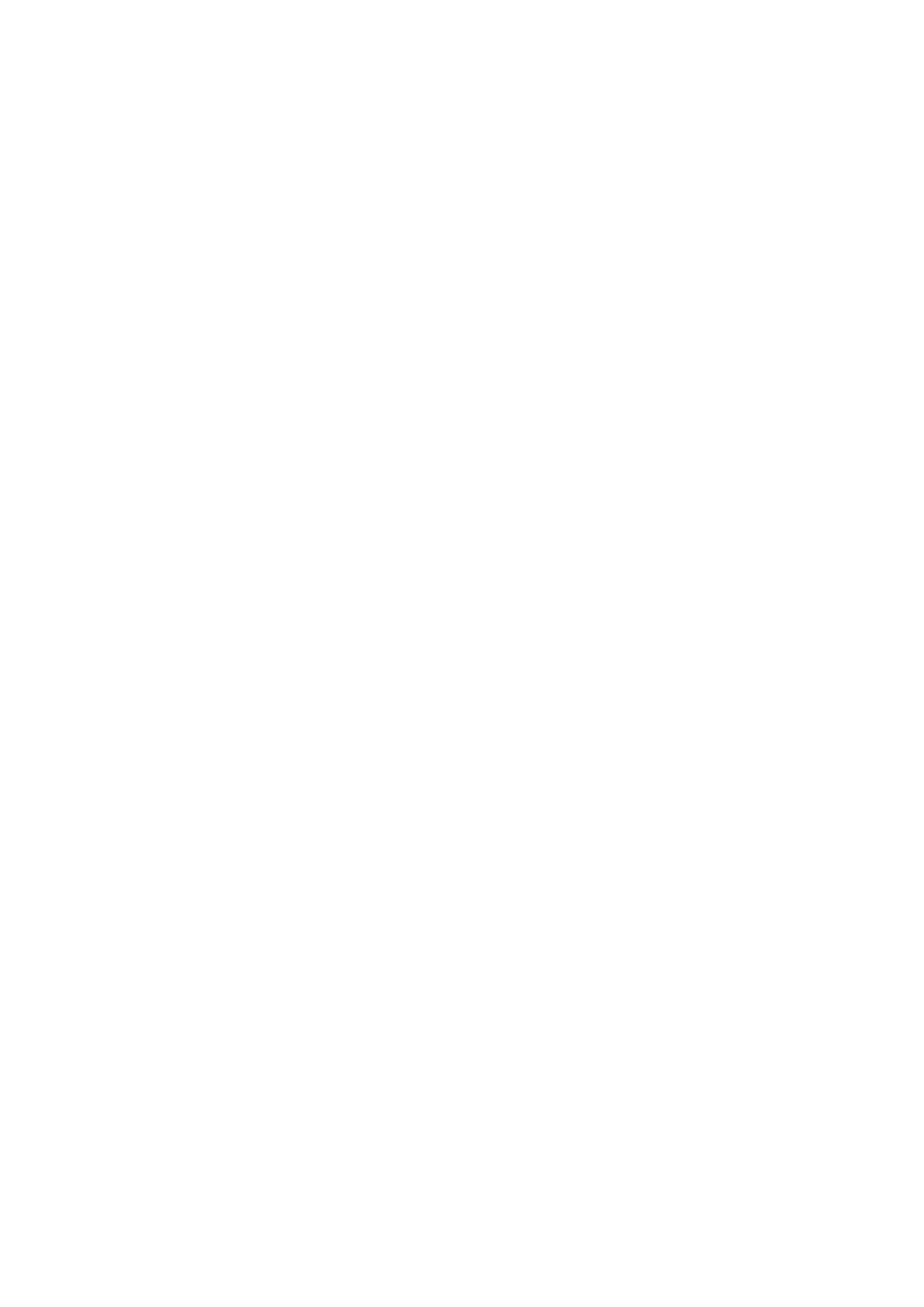

# Contacting us for queries, complaints and feedback

We'd like to hear from you if our service does not meet your expectations or if you have received We'd like to hear from you if our service does not meet your expectations or if you have received good service that you would like to bring to our attention. good service that you would like to bring to our attention.

You can email our customer service team at customerservice@insite-energy.co.uk. They will You can email our customer service team at customerservice@insite-energy.co.uk. They will acknowledge receipt of your email and refer your query to the right department or answer it acknowledge receipt of your email and refer your query to the right department or answer it themselves. themselves.

You can call our customer service team on 0345 872 9654 during our office hours on 0900- You can call our customer service team on 0345 872 9654 during our office hours on 0900- 1700 Monday to Friday.

You may wish to escalate your query to our Customer Service Manager. Please write to us at: You may wish to escalate your query to our Customer Service Manager. Please write to us at:

Customer Service Manager Customer Service Manager Insite Insite 84 Long Lane 84 Long Lane London London SE1 4AU SE1 4AU

When contacting us, please provide your name and address to help us deal with your query more When contacting us, please provide your name and address to help us deal with your query more efficiently. efficiently.

**Please note that we do not have a customer counter service and so we cannot accept Please note that we do not have a customer counter service and so we cannot accept payments or investigate queries at our office. payments or investigate queries at our office.**